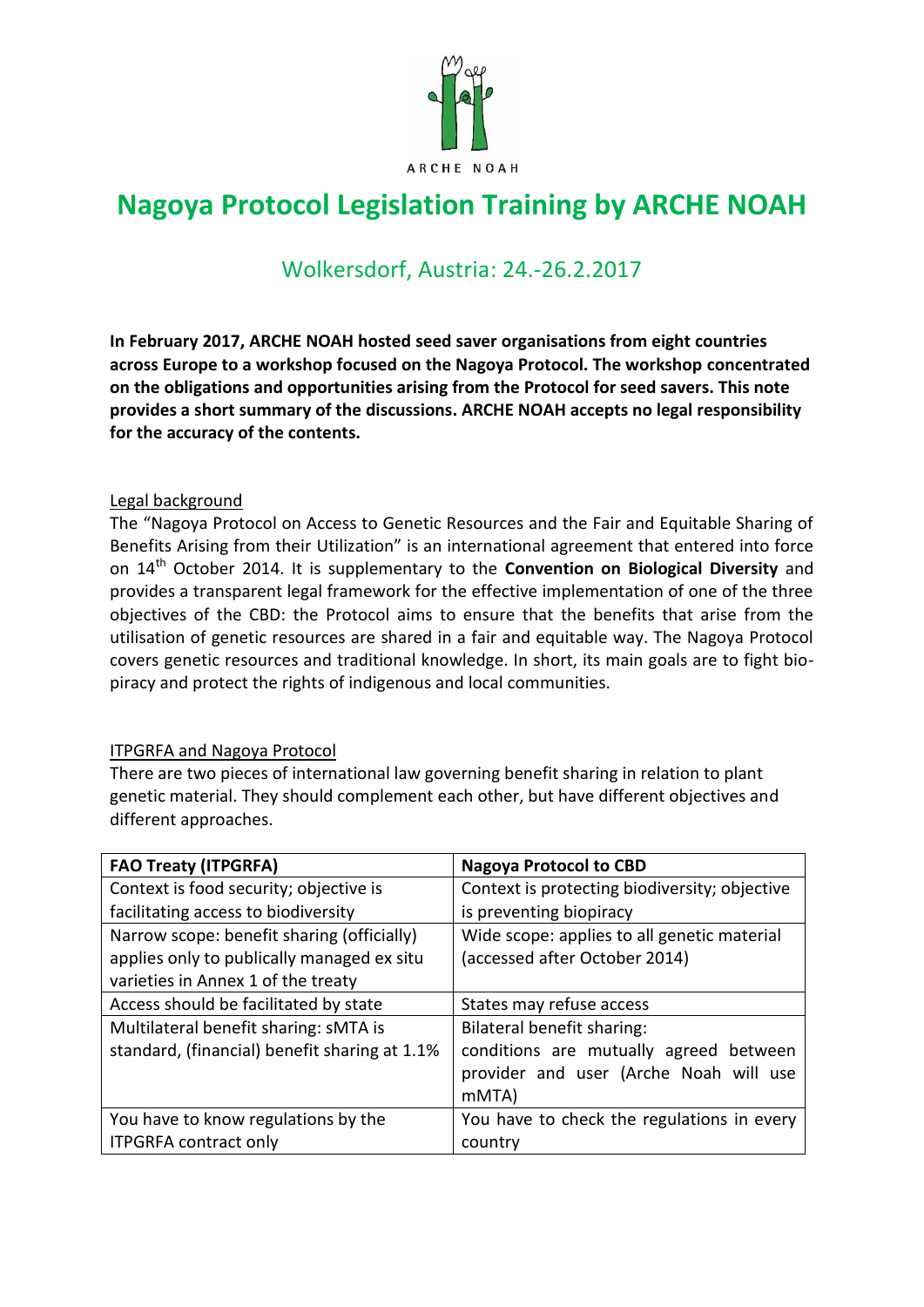

# The official source for information

An essential source for information for all users is the "**Access and Benefit-sharing Clearing-House**" (ABS-CH) (**<https://absch.cbd.int/>**). It is a platform for exchanging information on access and benefit-sharing and the implementation status of the Nagoya Protocol. You can find profiles for every country, as well as their NFPs (National Focal Points) and their CNAs (Competent National Authorities) on this platform. The idea behind the Clearing House is to connect users and providers of genetic resources and associated traditional knowledge to ensure flow of information and the equitable use of genetic diversity.

If the information is required about the access and/or use legislation in a country is required, the country's NFP is a good first point of call.

# Nagoya Protocol implementation

The **EU Regulation 511/2014** clarifies how EU Member States must implement the Protocol. The regulation of access remains a national issue because states have sovereign rights on genetic resources and there are no minimum standards for PIC and MAT. States may impose rules on access, e.g. permit and/benefit sharing requirements, but they do not have to.

However, states **must** take action to ensure compliance with Nagoya obligations in their jurisdiction. States are also responsible for controlling and monitoring the new Nagoya regulations.

Some EU member states have implemented strong compliance controls (e.g. Denmark), whereas other member states have not yet started implementation (e.g. Austria).

# Obligations for users

The **key obligation for seed savers** is to **"seek, maintain and transfer" information**. This information should include: description of the genetic resource, date received, (direct) source, country of origin and any conditions attached. This is a long-term obligation because information has to be stored for 20 years after the last use of a resource.

Due to the EU Regulation 511/2014 "use of genetic resources" is defined as "research and development", so planting, harvesting and maintenance an ex-situ collection are outside its scope. However, Arche Noah wants to protect genetic resources from any kind of bio-piracy or claims on intellectual property rights, so in its implementation Arche Noah had adopted a broader definition of use (for further detail see Arche Noah's Nagoya forms at www.archenoah.at).

To get legal access to a genetic resource the due diligence obligation exists. That means that any person or organisation has to take appropriate actions to find out all relevant information (origin, access regulations…) about a genetic resource. If information is insufficient or if you are unsure about its credibility, use must be stopped.